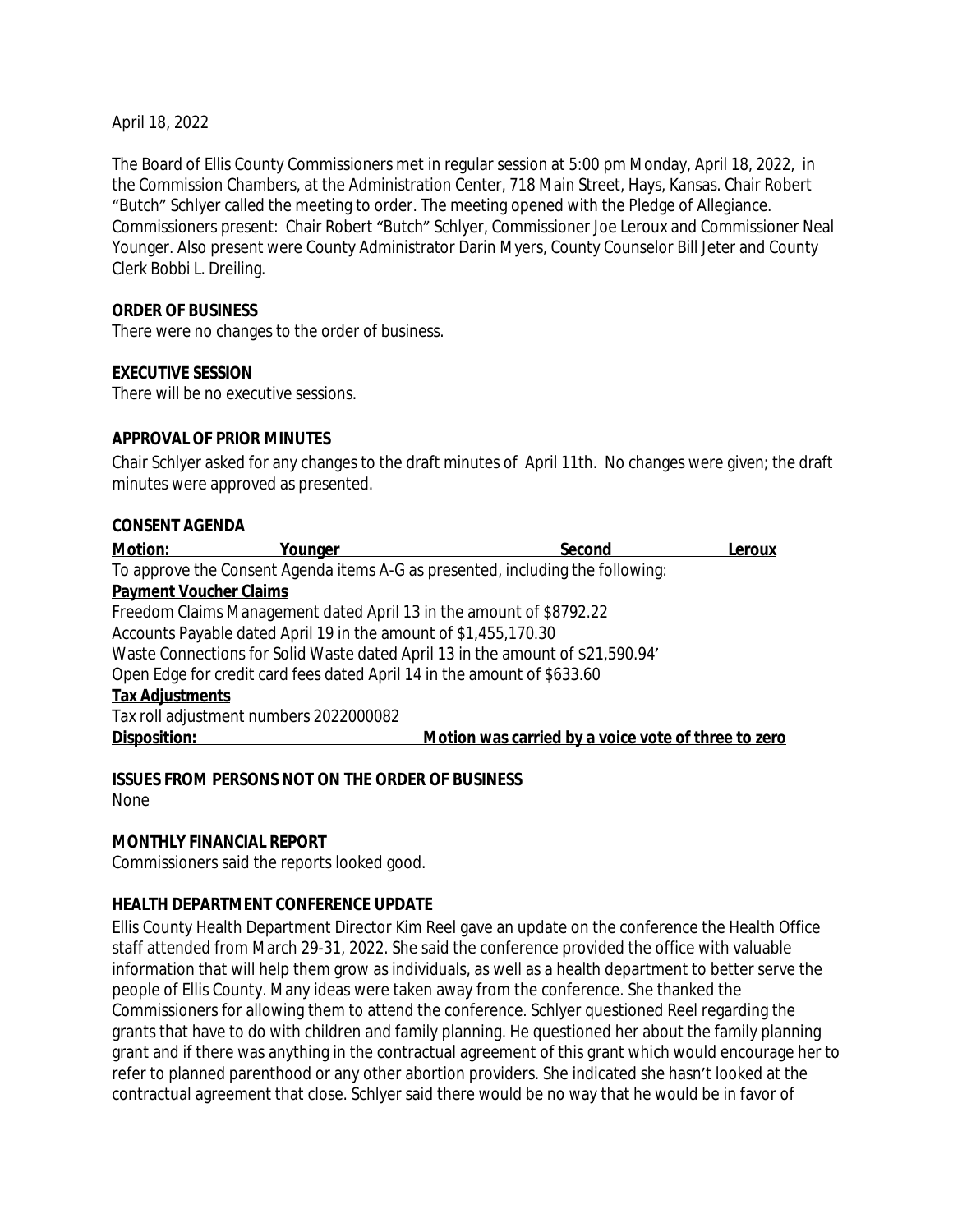anything that was related to abortion. He said anything that has to do with birth control or pelvic exams he had no problems with. Reel said she would check into it and get back with the Commission. Younger indicated that he agreed with Schlyer on the abortion issue and would not support it as well. Leroux thanked her for going to the conference and giving them a detailed update, and said we have a strong solid health department. She then gave an update on some grants. She said she just had a visit from the State today to do a walk-through to see if what they had submitted to them was true on the safety of the the outlay of the building. They did a mock drill. She said they were hoping the approval will be pushed through to get a remodel done to increase the safety of the front counter people as well as help with the flow of traffic. She said this grant could help with signage as well. If this money is not used, it will go back to the Feds. Schlyer said we need to make good use of the money, and just not spend it. Younger asked her how she felt about the mock run through with the State. She said it just proved the point that remodel needs to happen. County Counselor Jeter was asked if she could put up a sign up on Canterbury. County Administrator Myers explained the laws for the City of Hays that would not allow this. Myers showed how the signage could be put on the health department's building which would be LED lighting, as well has putting the signage at the Administrative Building.

# **APPRAISER POSITION/STAFFING REQUEST**

Appraiser Lisa Ree is asking the Commission for reclassification of a three-quarter time Administrative Assistant position to a full-time Appraiser 1-Field position. Ree indicated within the next six weeks her office will have the retirement of two long-term employees. This provides an opportunity to evaluate current staff duties, and how the structure of the office can be adjusted to better meet state requirements. Changing one of those positions from one that performs office duties only to a field position will provide the office the tools needed to achieve the state's annual statutory compliance requirements. This change would increase the staff allocation by one one-quarter of a position, giving the Appraiser's office a staffing level of 8.5, which is 1.5 less than peer counties. As the office looks to fill the vacancies from the two retirements, the proposed change could result in a budget savings of \$7300; however, this is dependent upon the start date and health insurance plans chosen. If both new hires elect the family plan, the budget could potentially see an increase of \$10,095.

final estimate came well under the \$40,000 original request. The total purchase would be \$34,956.52. **Motion: Schlyer Second: Younger** I move to approve the reclassification of a County Appraiser's three-quarter time Administrative Assistant position to a full-time Appraiser 1-Field.

**Disposition: Motion passed by a voice vote of three to zero.**

# **CATHARINE TOWNSHIP BOARD APPOINTMENT**

County Clerk Bobbi Dreiling is asking the Commission to appoint Jake Karlin as Catharine Township Trustee and Emily Karlin as Catharine Township Treasurer. As there had been no contact from the current board of Catharine Township, Joe Wilkerson contacted me and inquired as to the status of the township. He and others are interested in keeping the township and not having it dissolved. He has been appointed as Township Clerk by the previous Treasurer and Trustee, both have since resigned their positions. Jake Karlin and Emily Karlin have both expressed their interest in being appointed as the Trustee and Treasurer.

**Motion: Younger Second: Leroux** I move to appoint Jake Karlin as Catharine Township Trustee and Emily Karlin as Catharine Township **Treasurer** 

**Disposition: Motion passed by a voice vote of three to zero.**

**2023 BUDGET DIRECTION**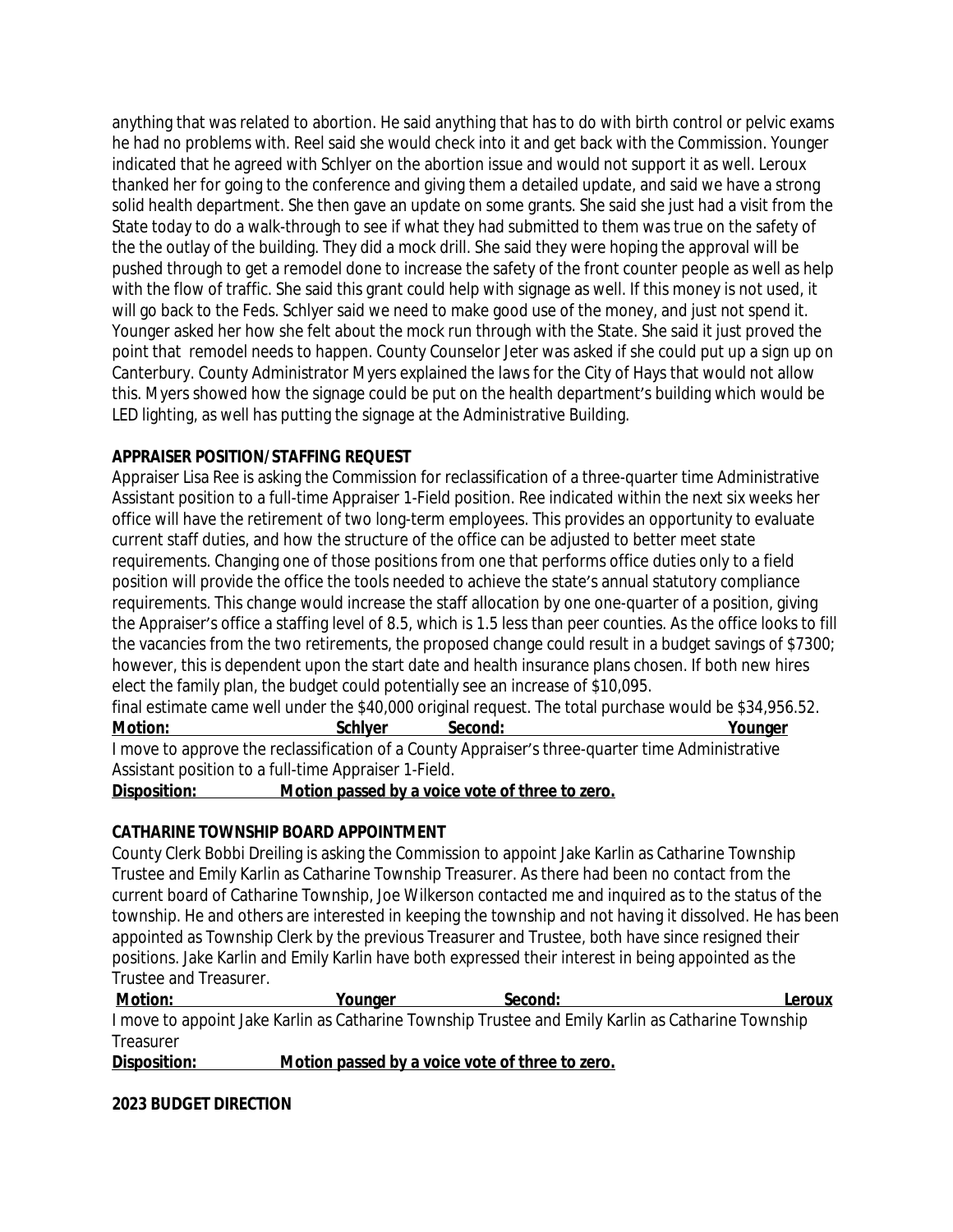County Administrator Darin Myers is asking the Commission to provide direction to the elected officials and department heads on what the Commission would like to see provided in the first draft of the 2023 budget process. Staff is requesting direction as to if they need to plan on budget cuts, keep the budget flat, or if there are any areas the commission wants to see changes in funding. Schlyer said he sees the budget going up next year because of fuel prices and with inflation on various other supplies; along with added personnel. He would encourage the staff to bring back a budget they feel they need to provide their services and go from there. Younger agreed and he is supporting to put funds away for our roads and bridges. Myers asked if he should put back \$400,000 for road and bridge, or double that amount. Schlyer said he is in favor of increasing that amount because of the costs of replacing a bridge, if needed. Leroux agreed with building our reserves especially since we have ARPA funding to build and stabilize our reserves, but to try to stay as flat as possible on the budget but make it a clean budget to meet the needs of the County. Schlyer asked about the Commissioners if they are interested in going back with Northwest Kansas Planning and Development commission and putting them back on the subsidized agency list. It would be a \$40,000 subsidy. Leroux said he met with them in February and part of this would be paying dues for prior years that we were not paying. Schlyer said he was not in favor of paying any dues that weren't paid because we were not participating. Leroux agreed to not paying back dues. Leroux said he would have to see the math for the last ten years to see what they actually pulled in for Ellis County. Younger said he is not supporting this as well until he sees more productivity. It was decided to put this on the back burner. Myers said he is starting talks with the outside agencies on their budgets. June 13th is when they will come in to for their requests. He is asking if their budgets should stay flat. Schlyer said he would like to see them stay flat at this time until our budget is set and make any changes if needed. Younger is in favor of this. Schlyer has concerns with some of the agencies that have not come in and given updates. Leroux said he is concerned about the agencies that have not come in and given any updates on what they were doing with their money. He feels maybe they don't need as much money this time around. He thought there could be some groups that come before them that are more of a want than a need and then maybe shift funds around to help other agencies. Younger said he has been very impressed with what the Historical Society has been doing and coming in and giving the Commission updates. He said Human Resources will input all those line items and keep everything else the same. He said he will instruct the staff to put notes as to why they are increasing their budget.

### **COUNTY ADMINISTRATOR REPORT**

Updated the Commission on the CIC training the staff had last week. He said they are hoping to use the Budget Prep that CIC offers, so there could be a new process this year with reports.

# **COUNTY COMMISSION REPORTS**

Leroux met with some of the Victoria administrative staff. He met with Jeff Pfeifer who purchased the resthome in Victoria. He also attended a meeting on childcare providers and said there were two new individuals who were interested in getting something going. Younger attended the Schoenchen City meeting and said their concern is 4-wheelers running around. He also met with Mason and Toby. He thanked Clerk Dreiling on her podcast she did on the election. Schlyer said he had a meeting with a potential District 1 candidate

### **ADJOURNMENT**